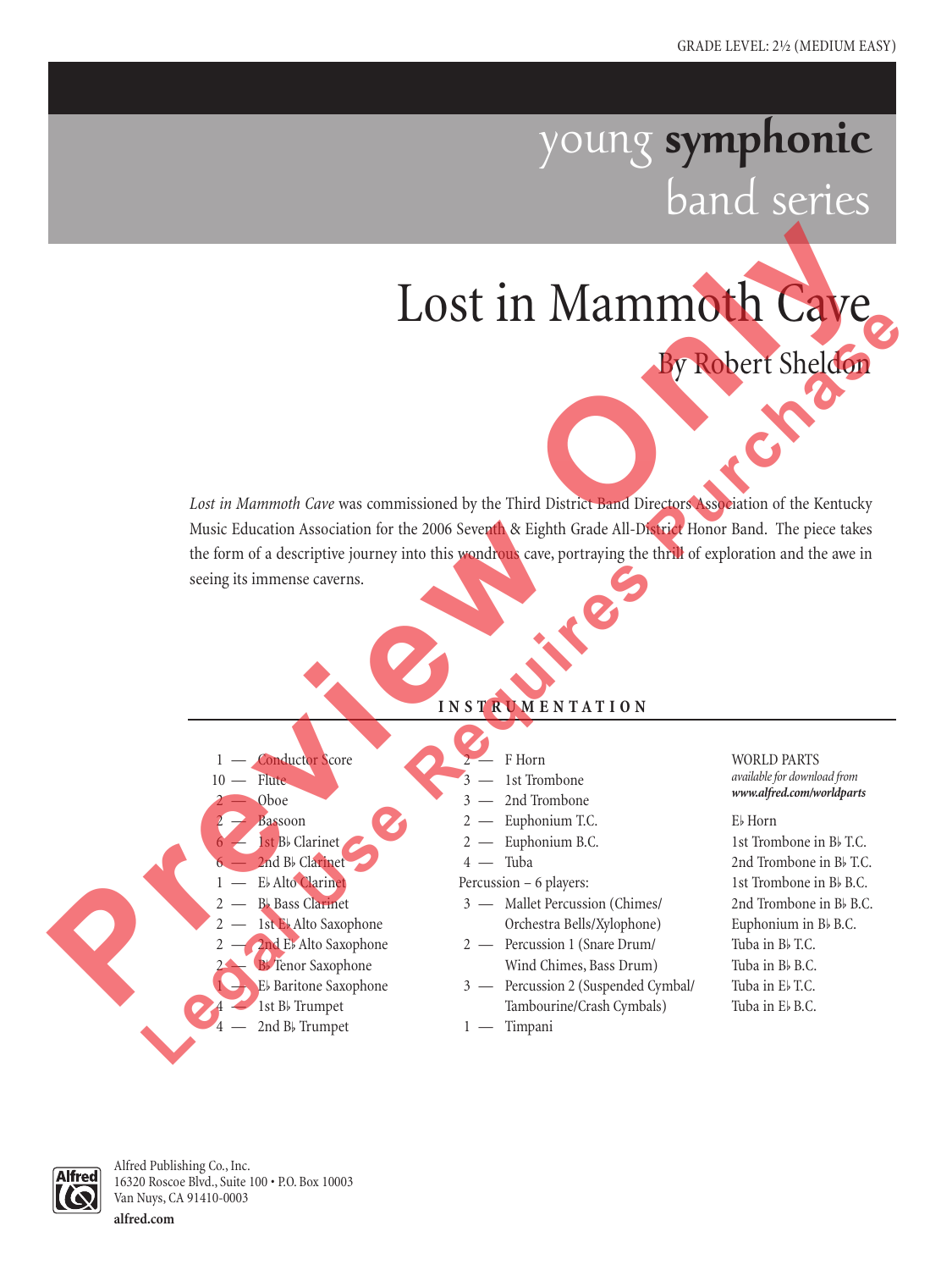## FULL SCORE **Lost in Mammoth Cave**

Robert Sheldon op. 112

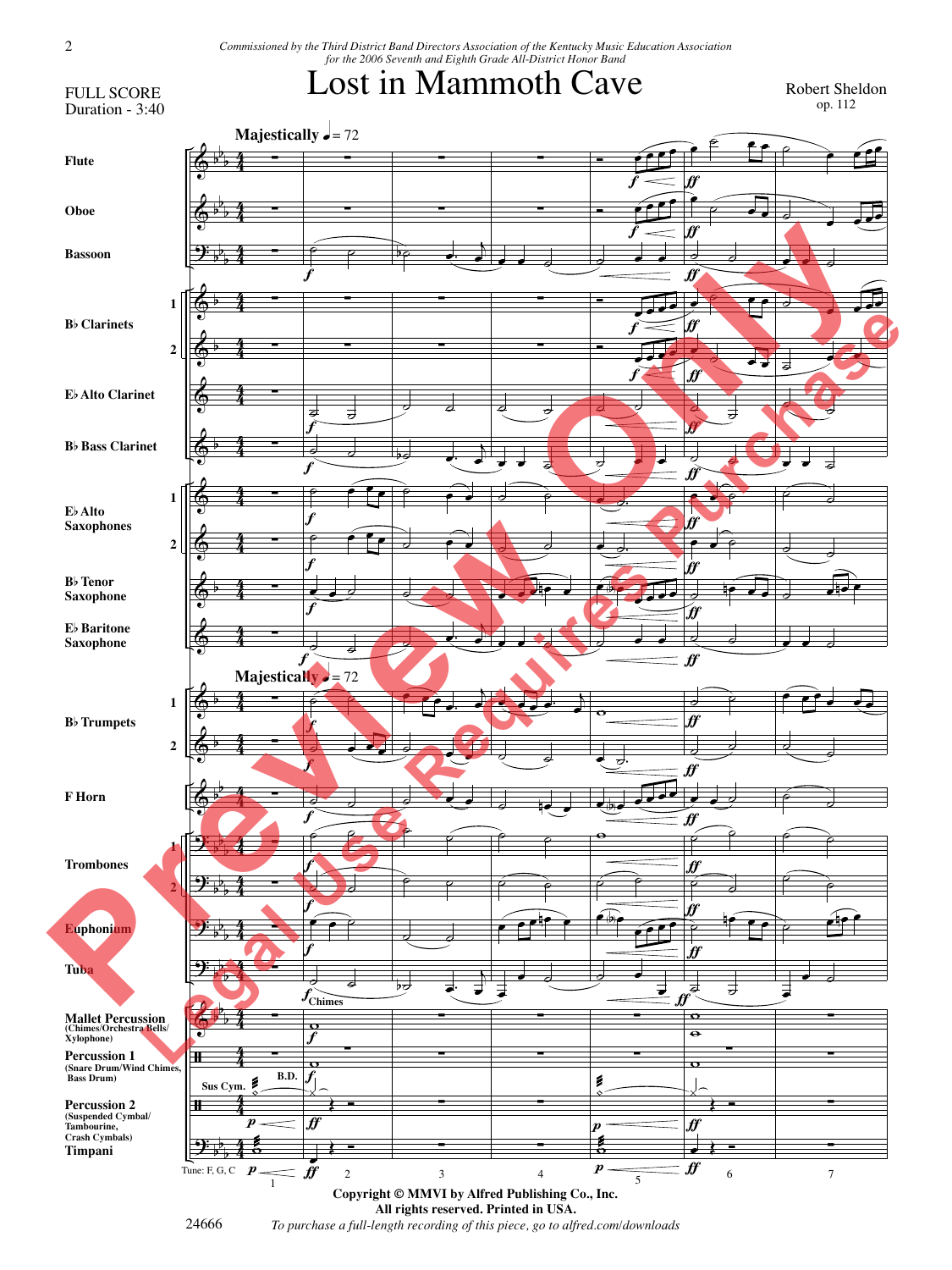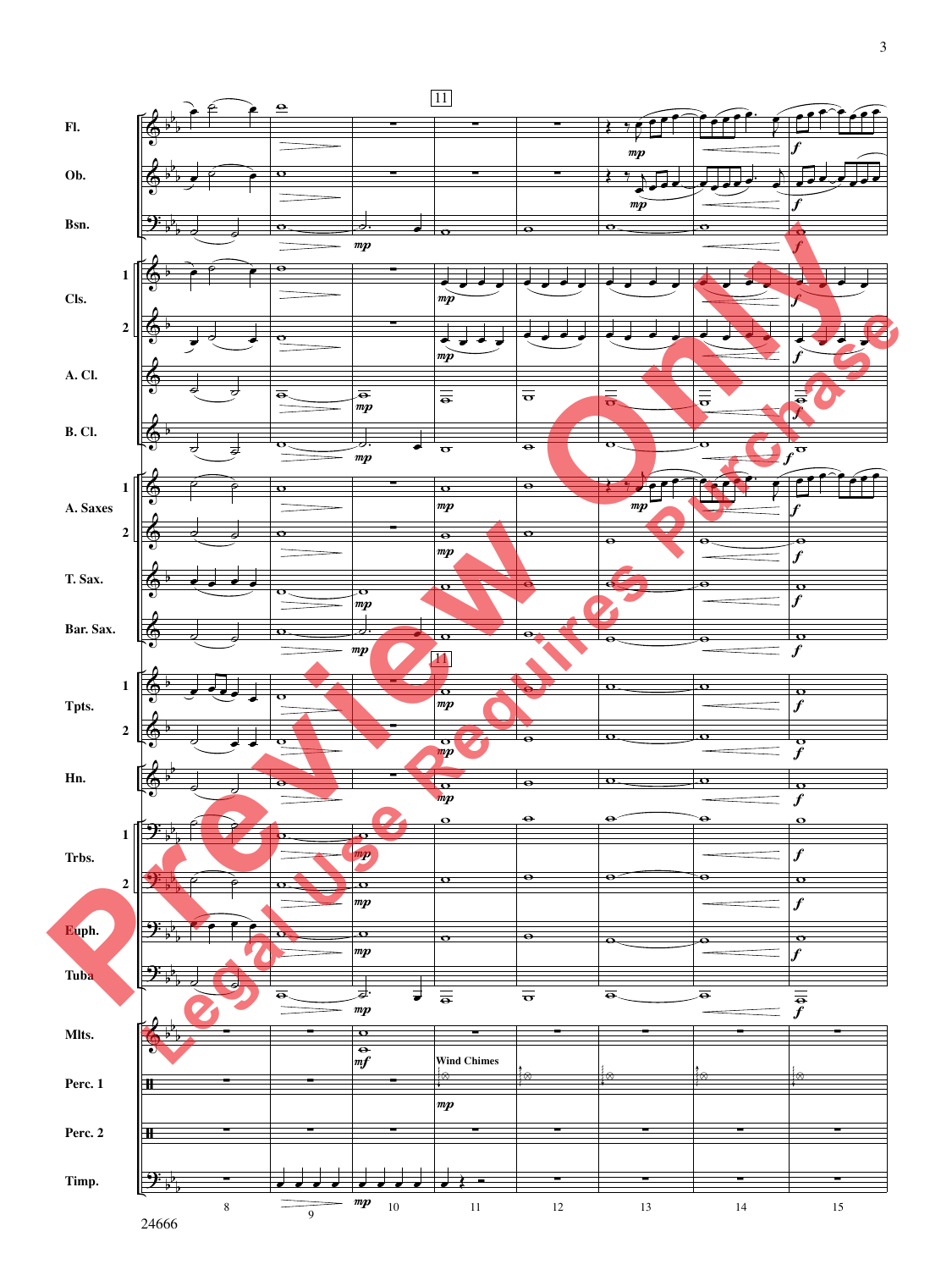

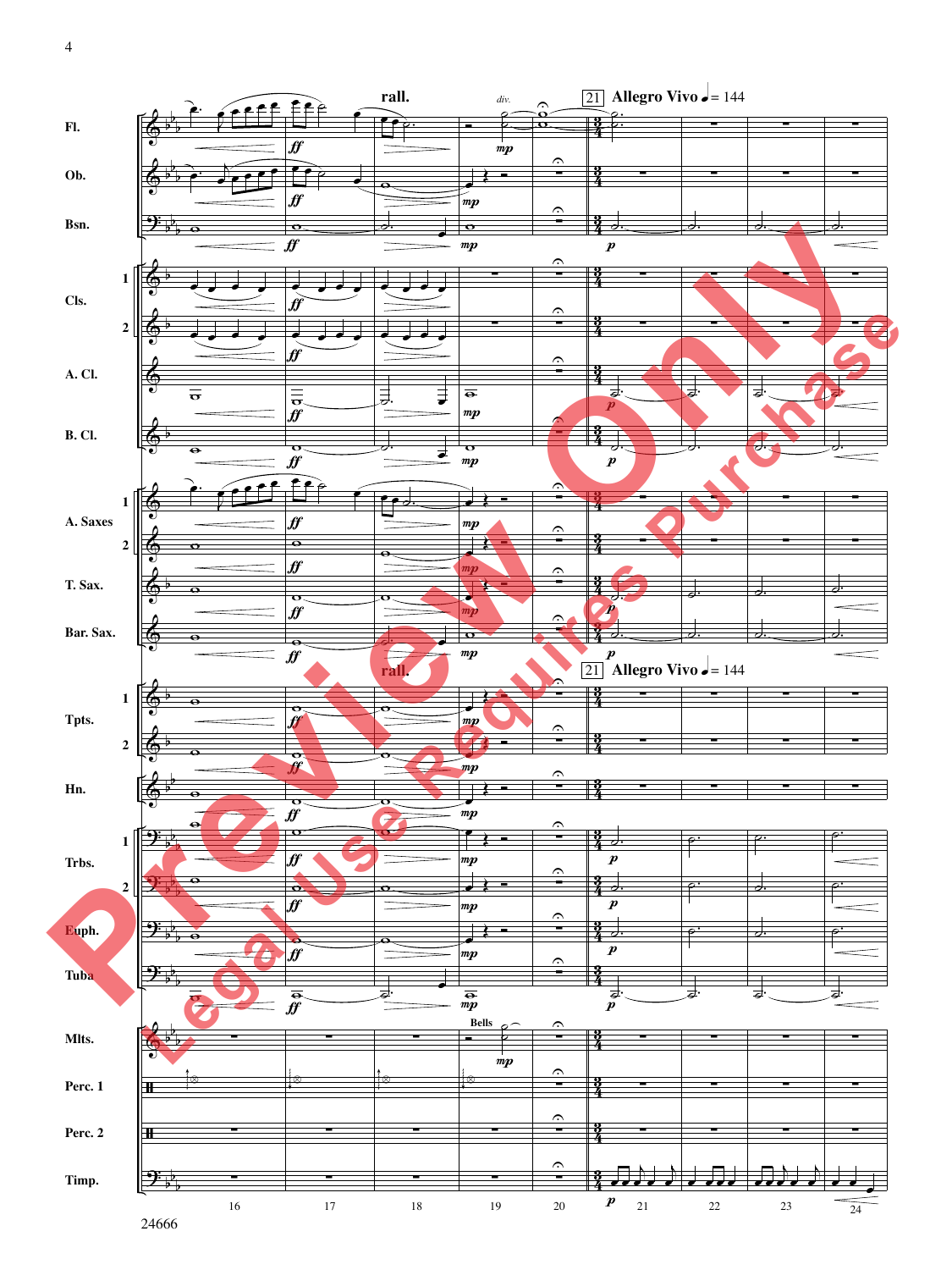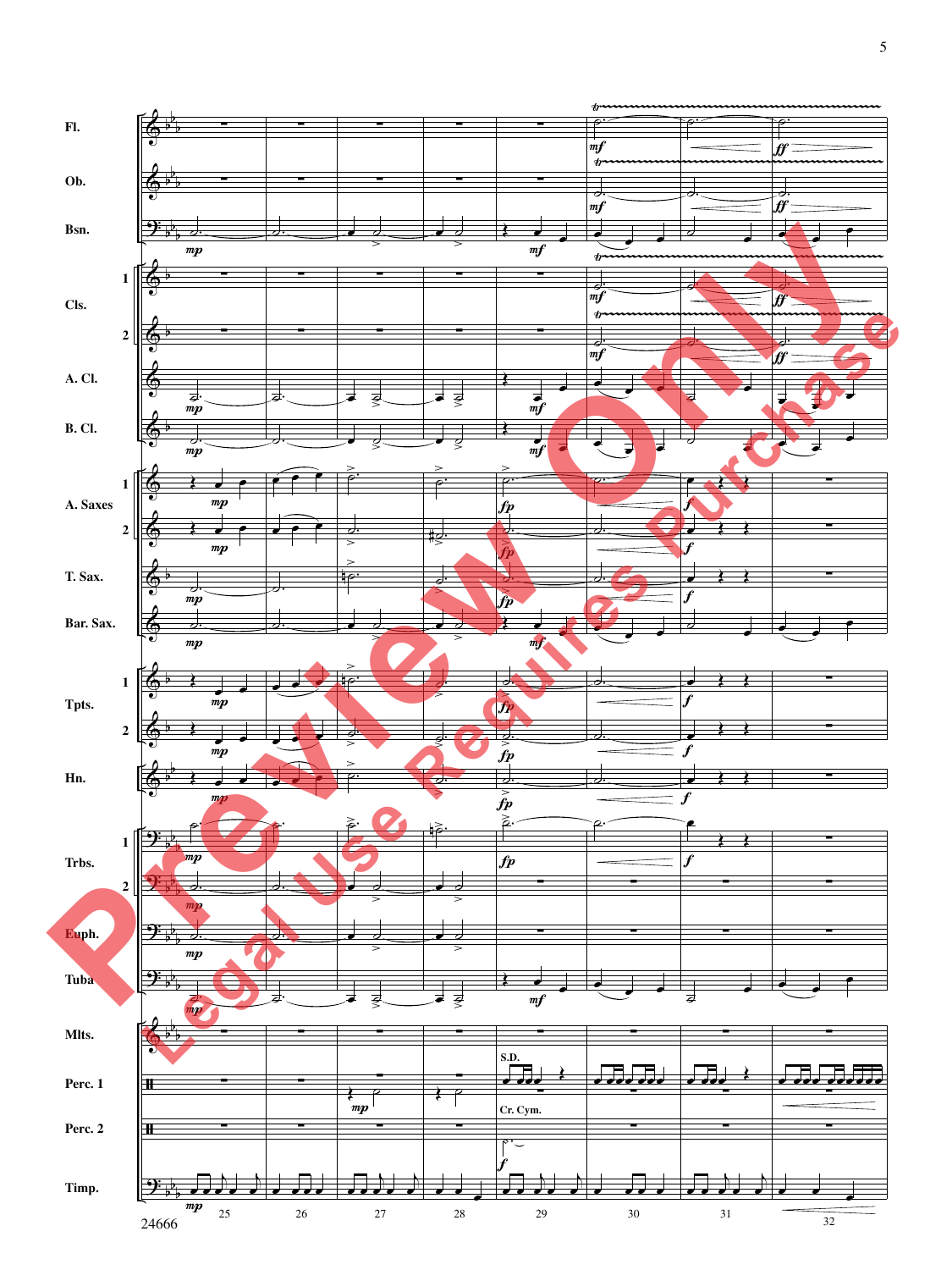

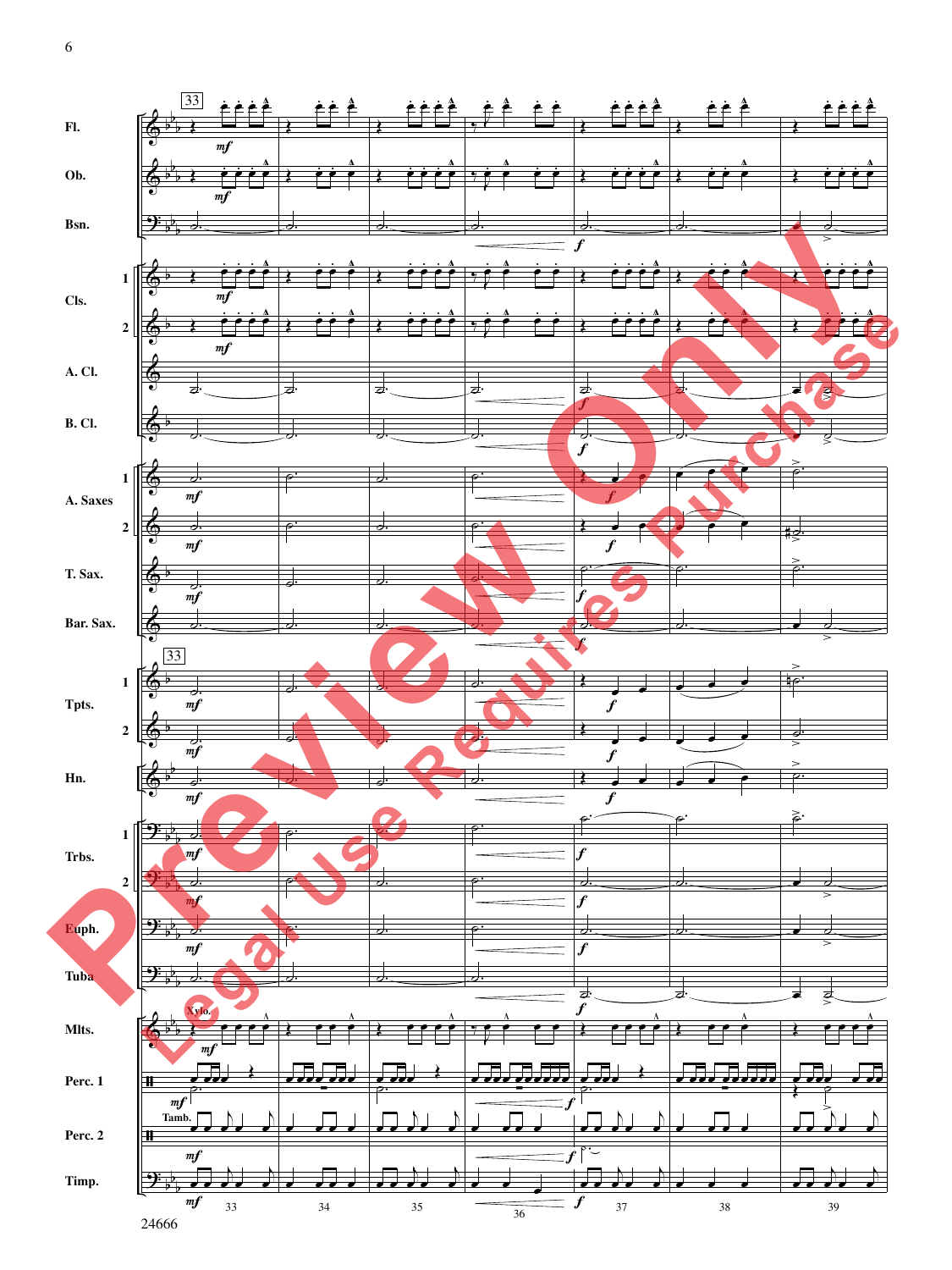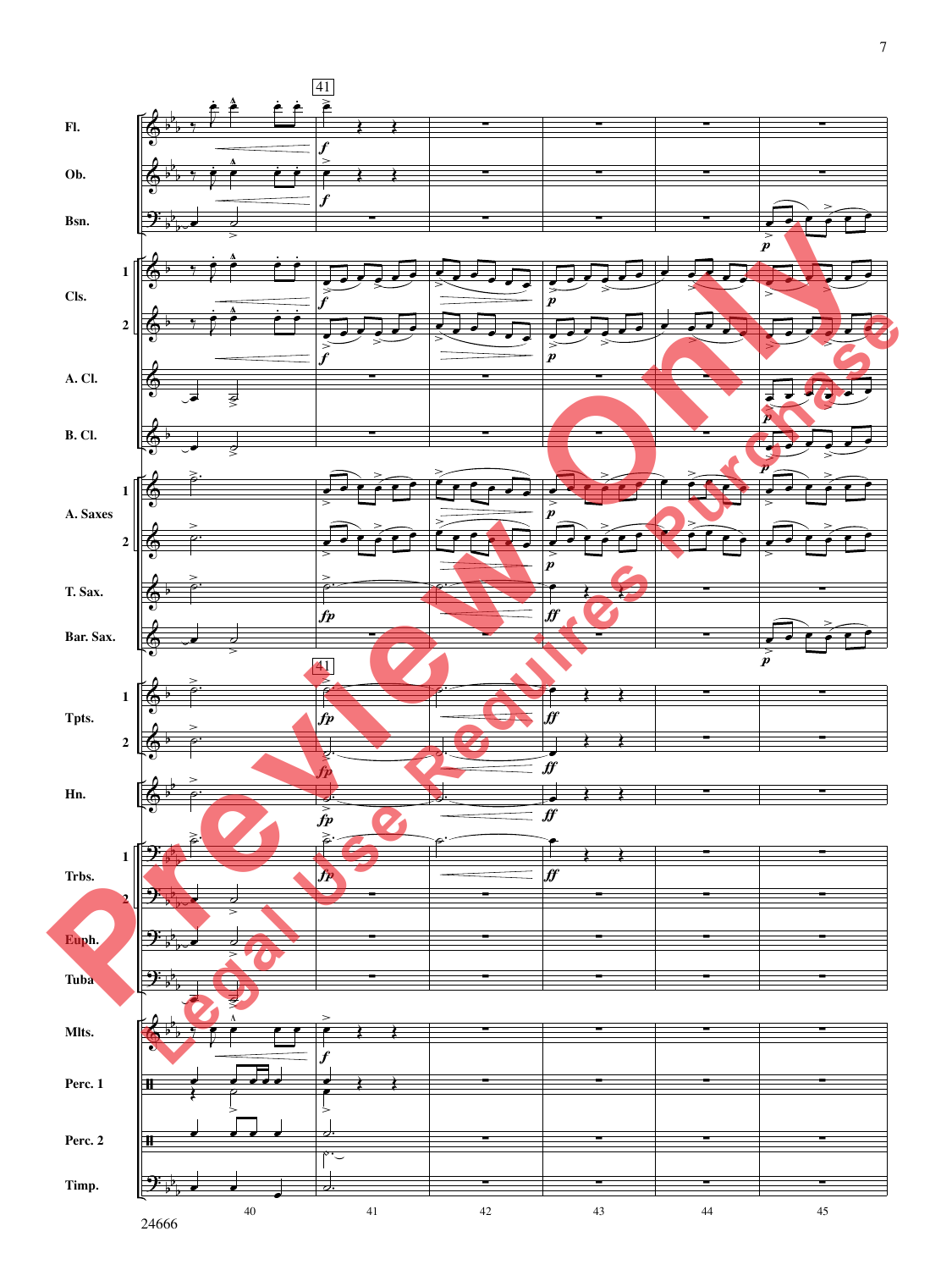

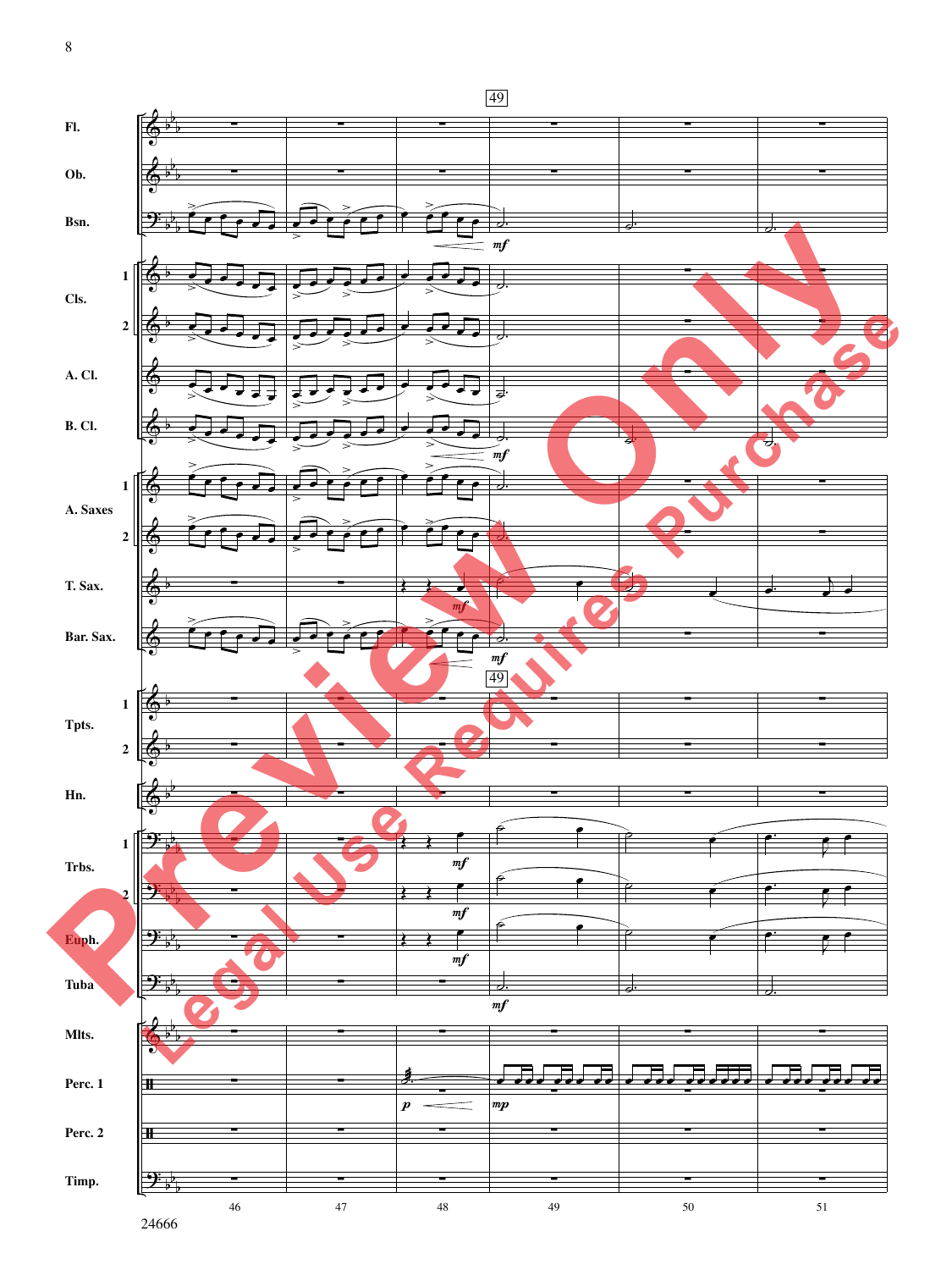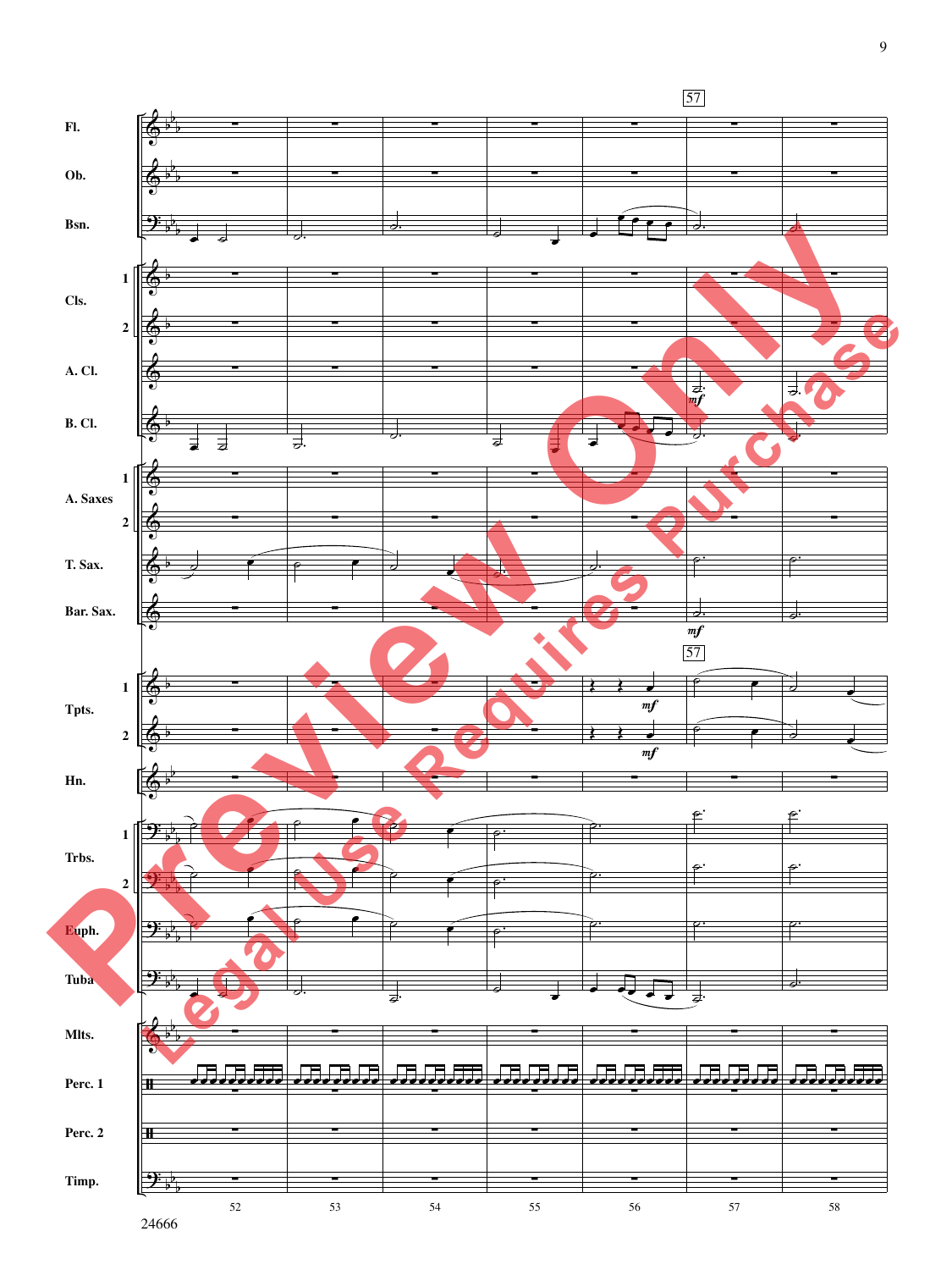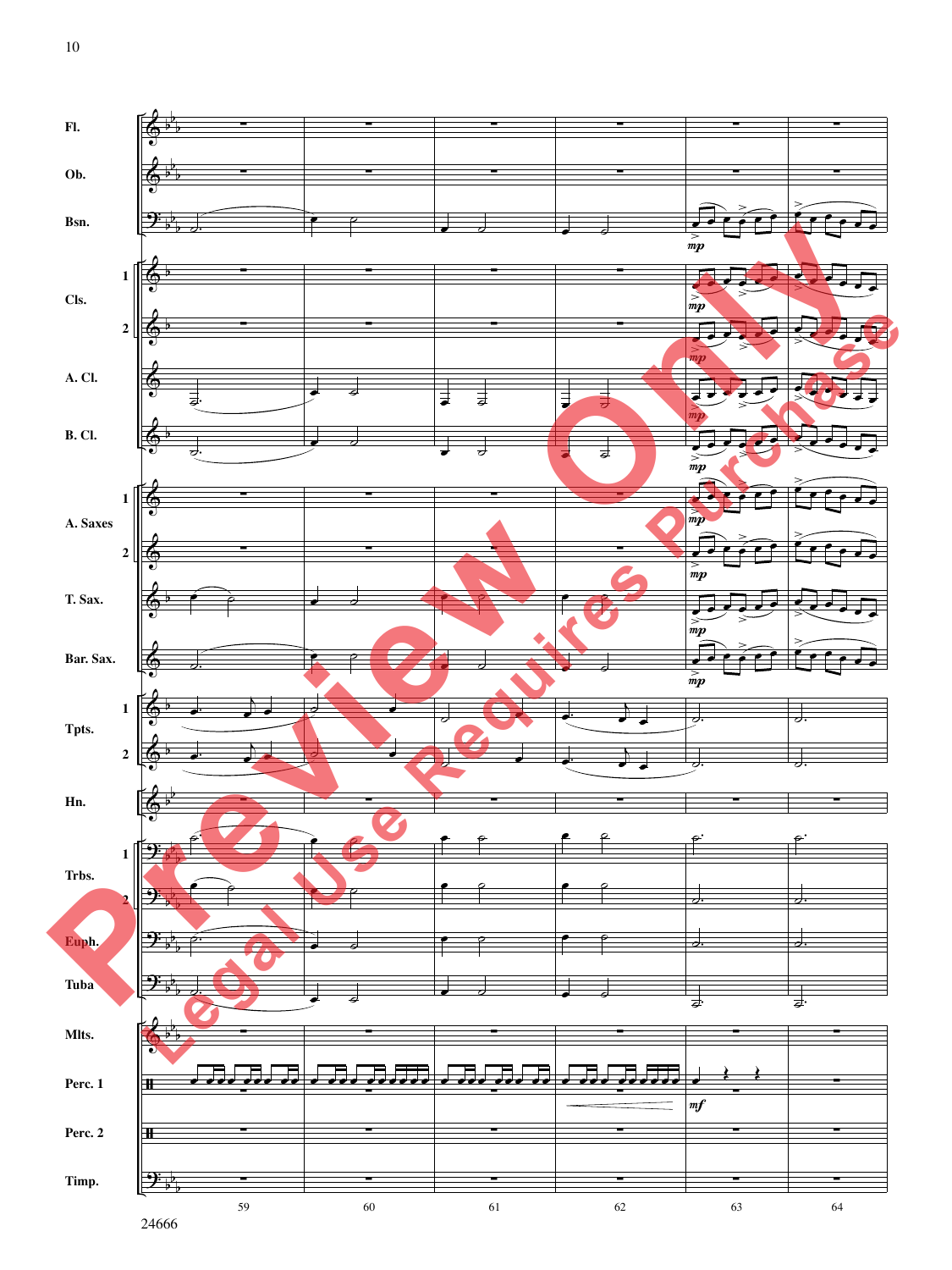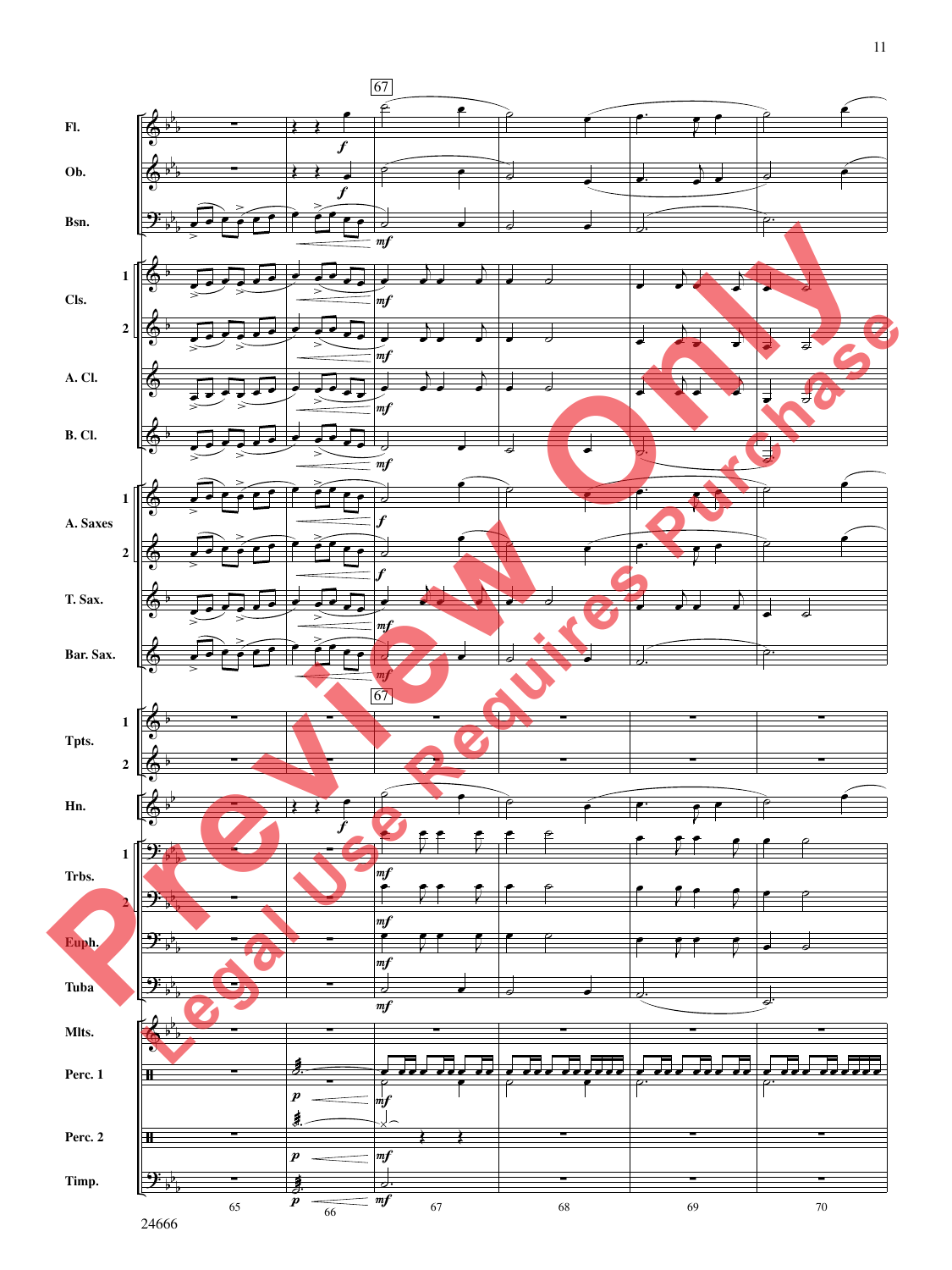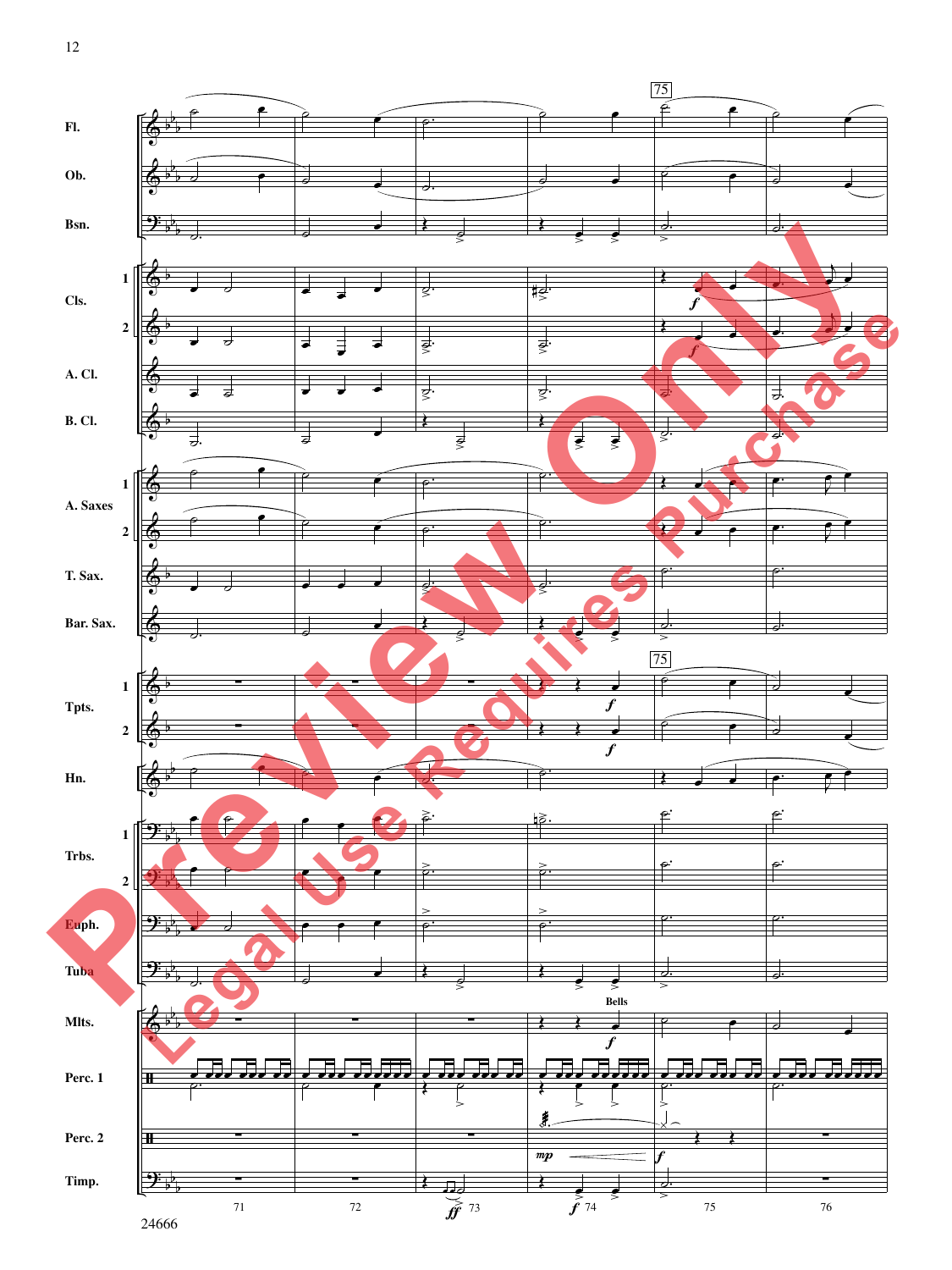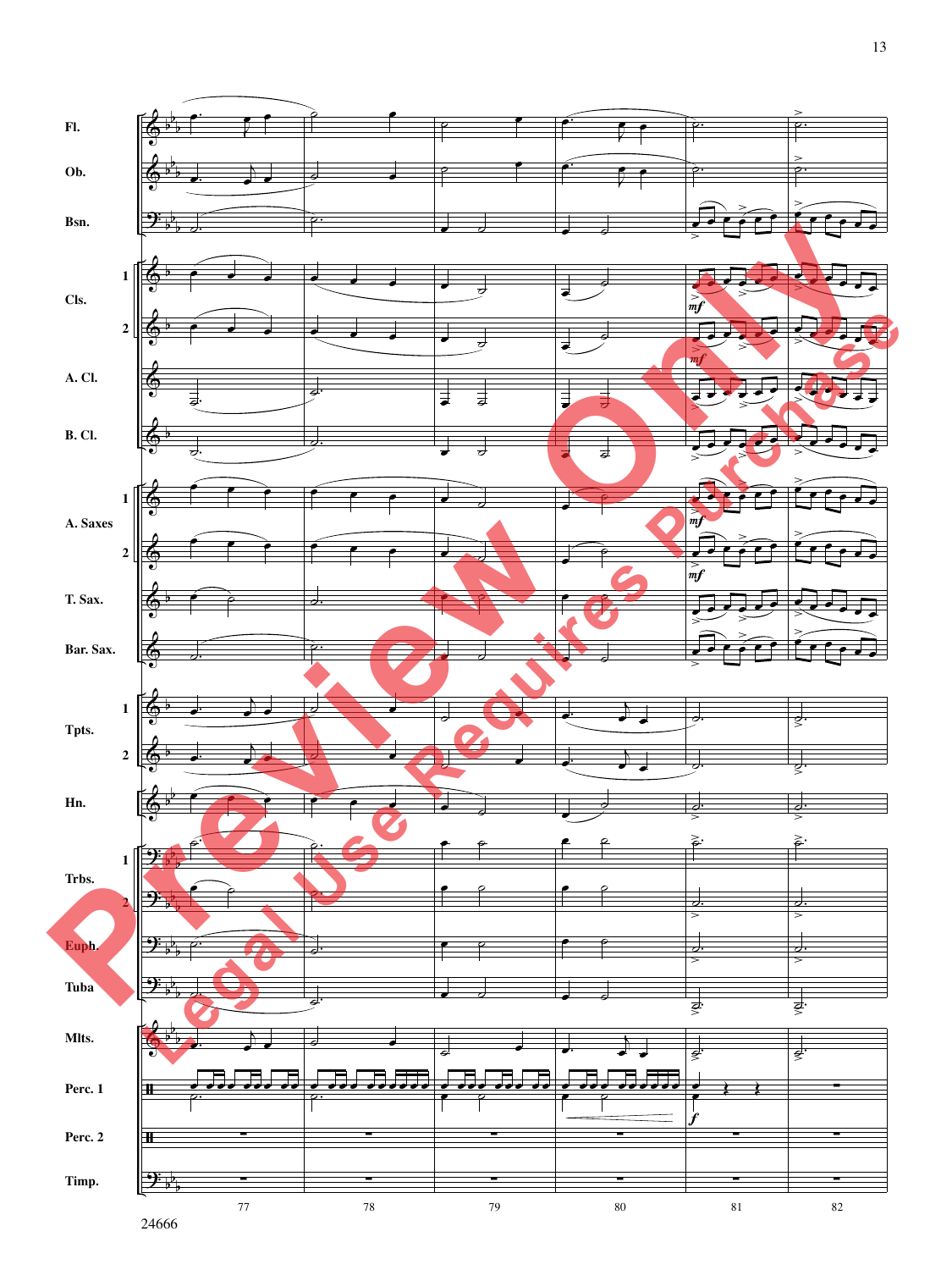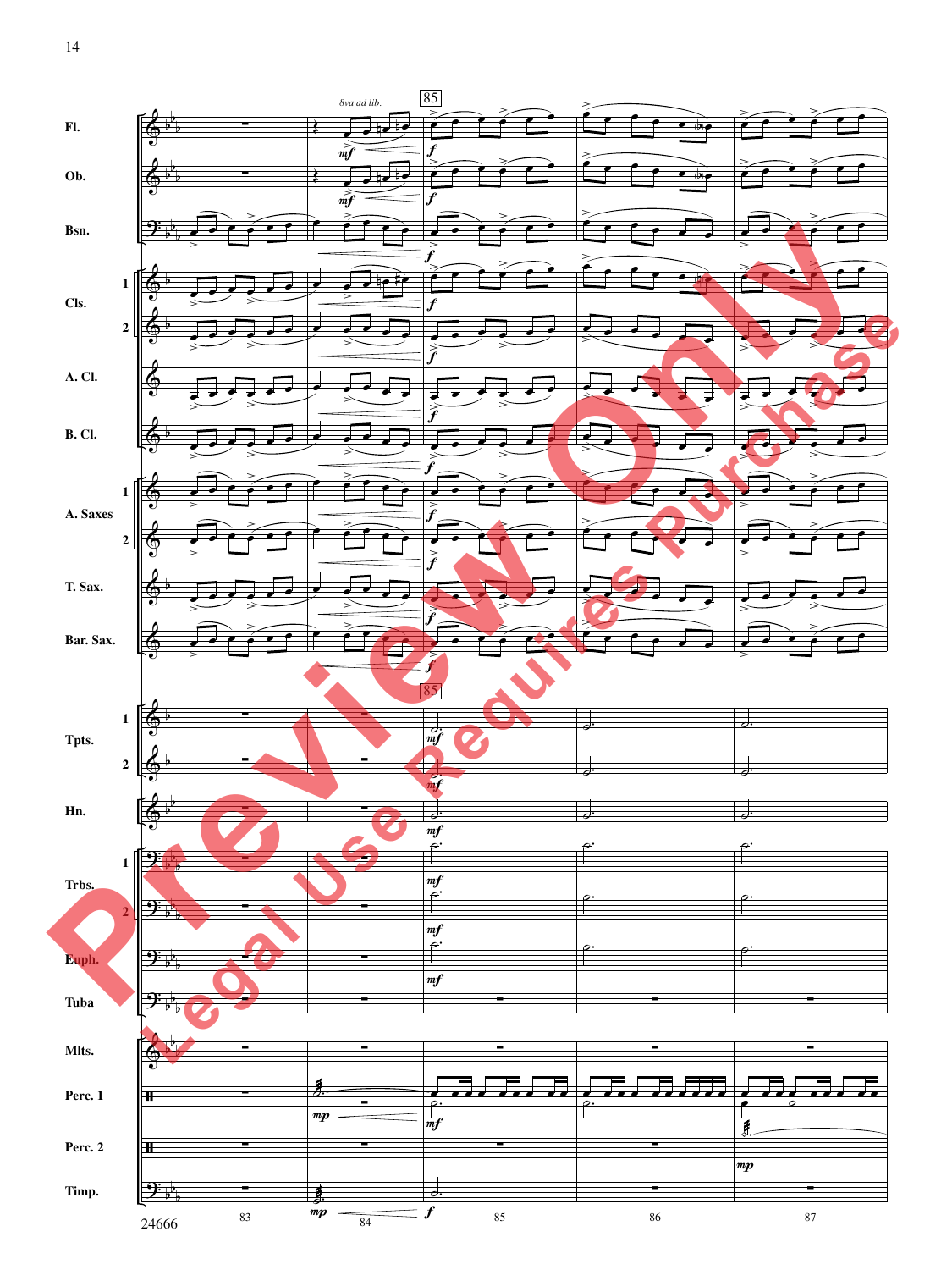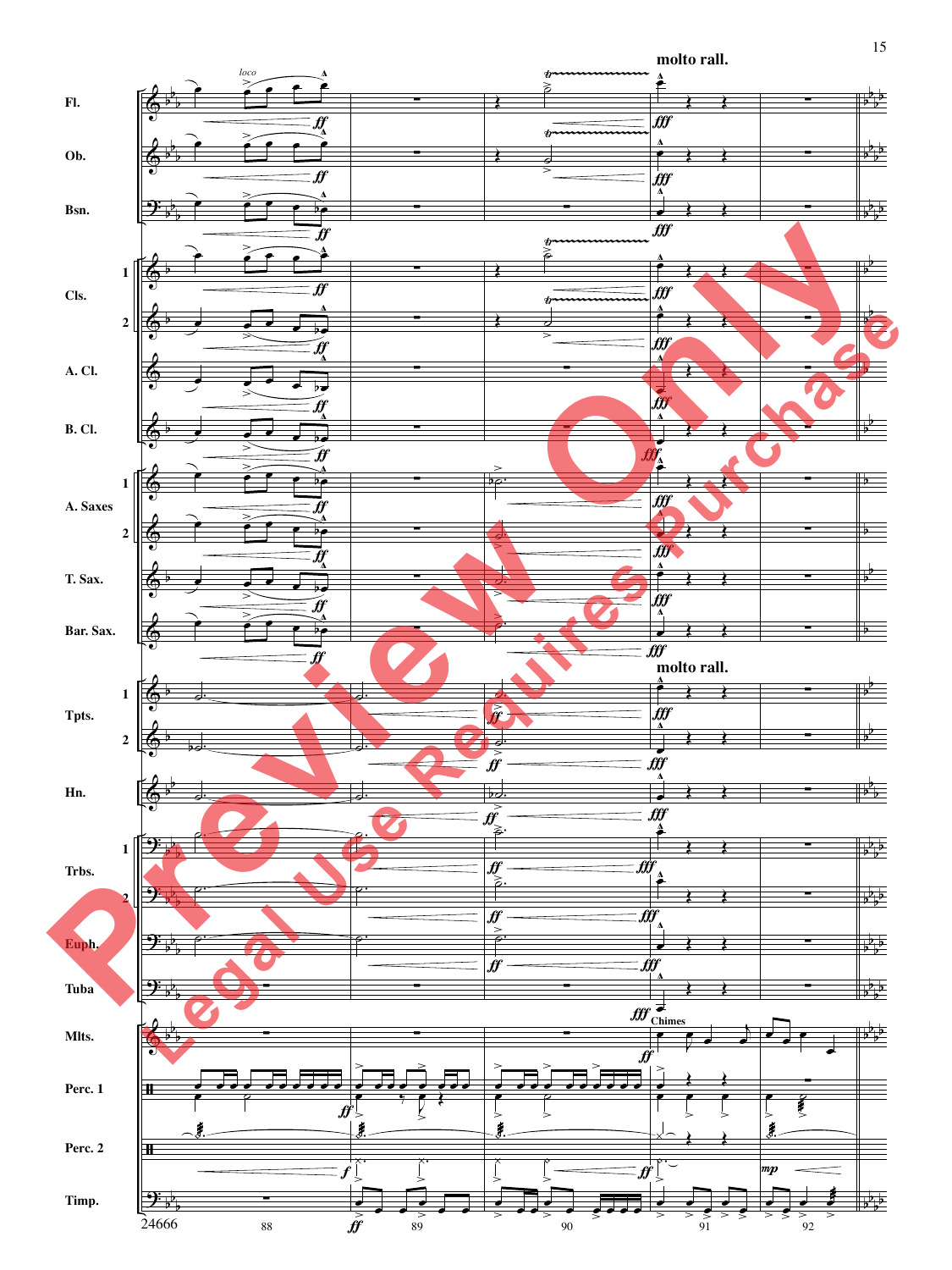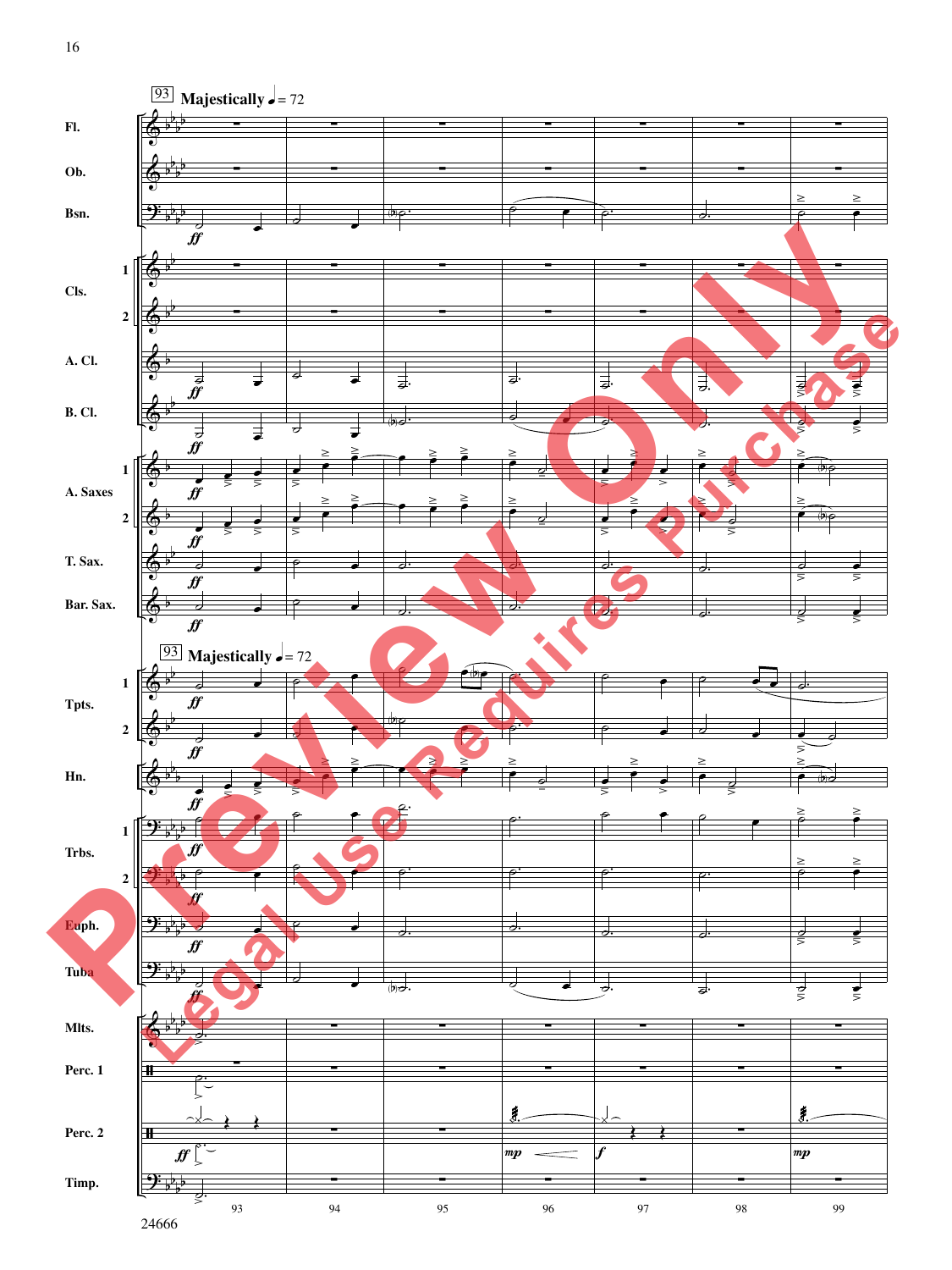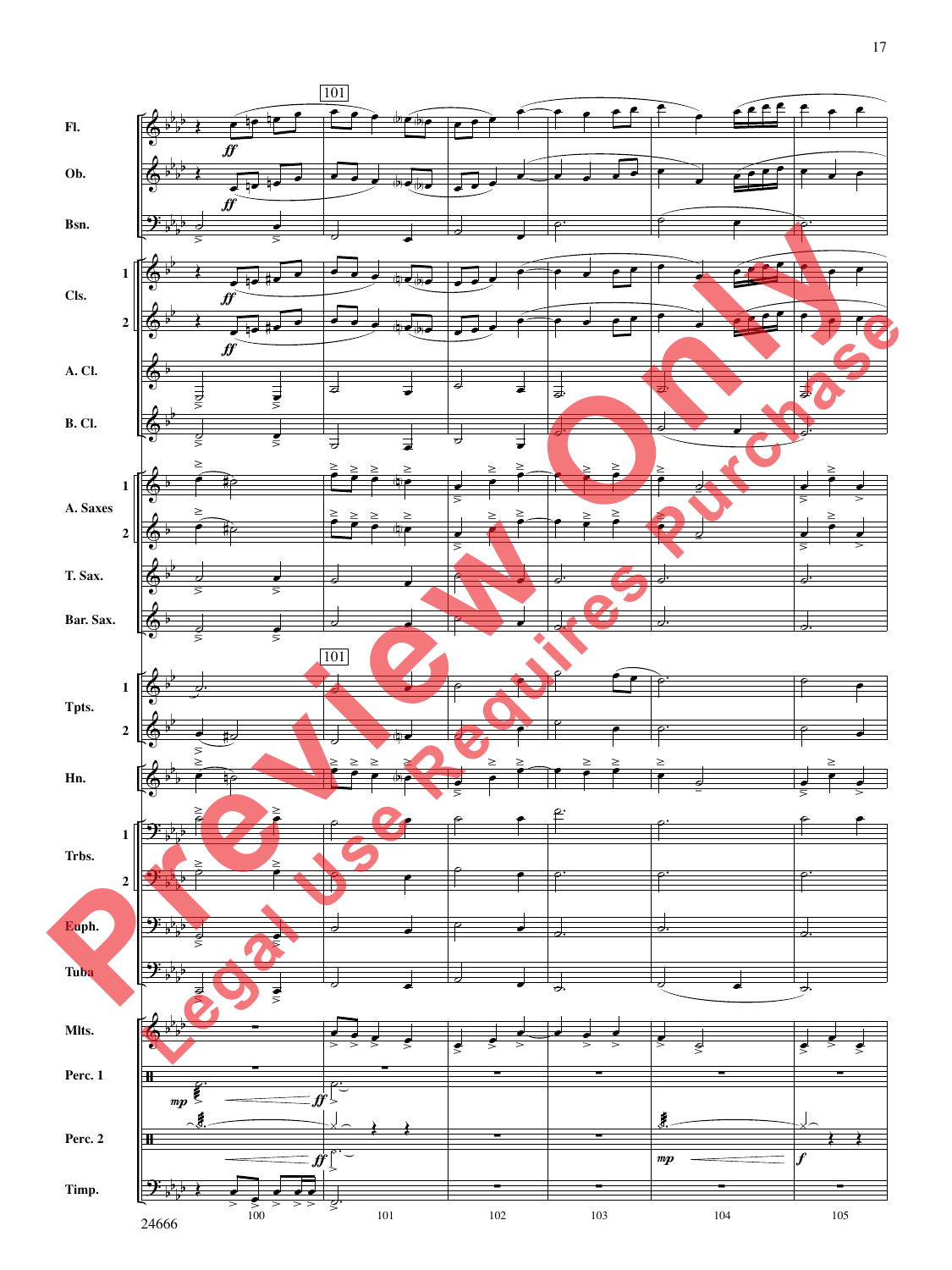

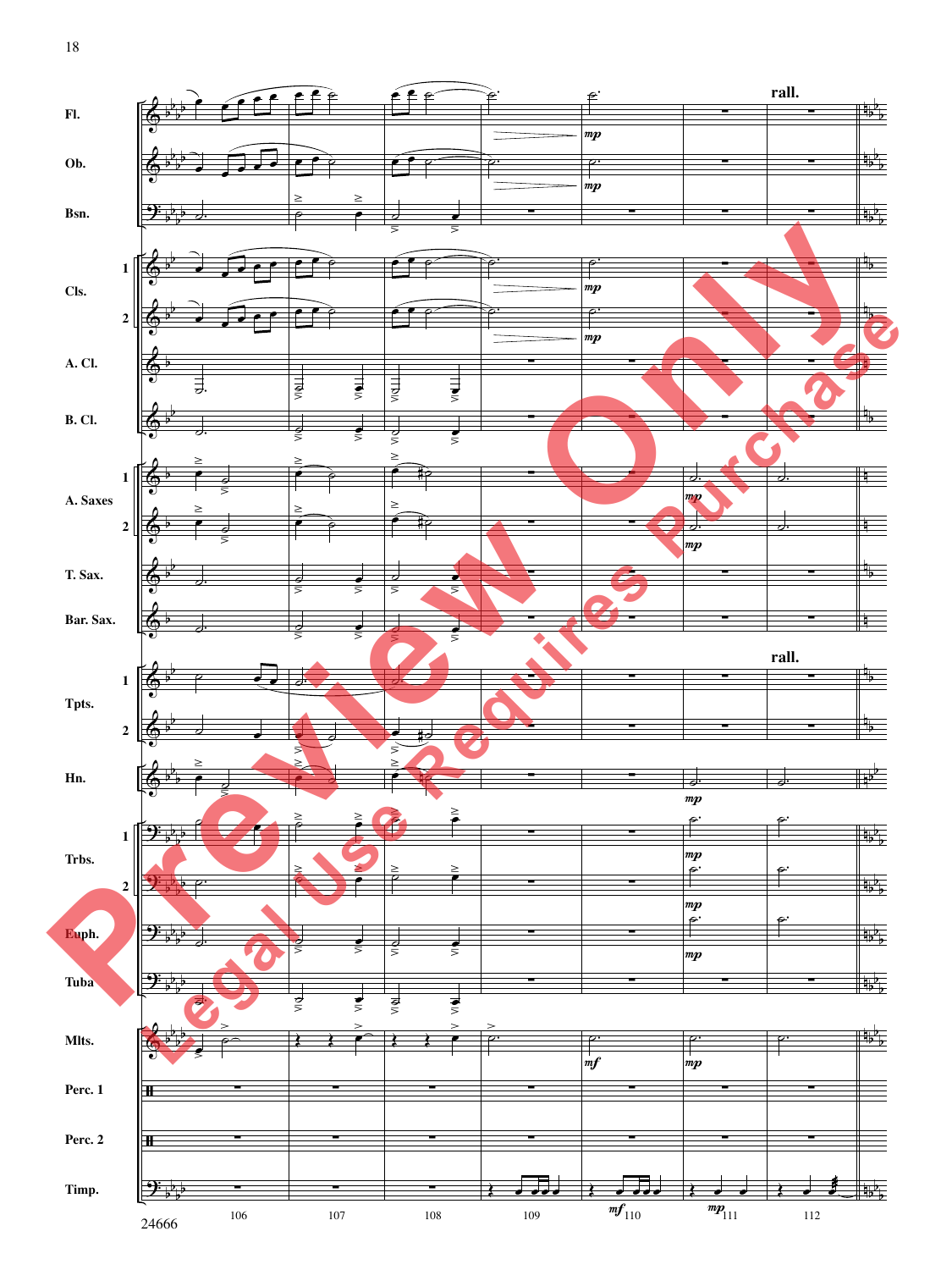